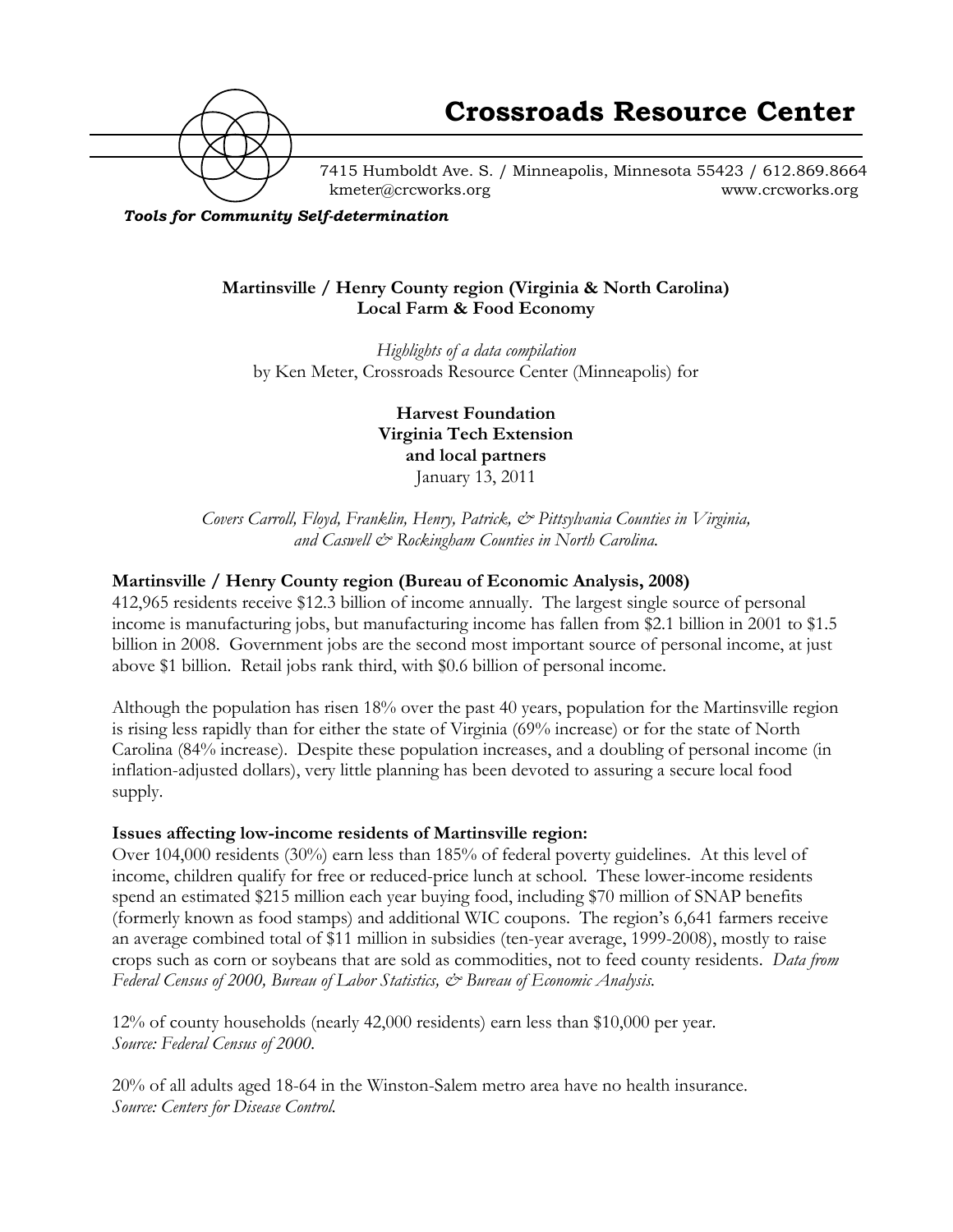## **Food-related health conditions:**

8.7% of Winston-Salem metro residents have been diagnosed with diabetes. *Source: Centers for Disease Control. This is the closest metro area for which data were available.*

Medical costs for treating diabetes in the eight-county Martinsville region are \$239 million per year; and for the Winston-Salem metro area, \$277 million per year. For the state of Virginia, these medical costs total \$4.5 billion, and for North Carolina, they total \$5.3 billion, per year. *Source: American Diabetes Association cost calculator.*

69% of Winston-Salem residents are overweight (40%) or obese (29%). *Source: Centers for Disease Control.*

# **The Martinsville / Henry County Region's farms (Agricultural Census, 2007)**

## *Land:*

- 6,642 farms.
- 117 (2%) of these are 1,000 acres or more in size.
- 2,181 (33%) farms are less than 50 acres.
- Average farm size is 157 acres, similar to the state averages of 171 acres for Virginia, and 160 acres for North Carolina.
- The region has 1 million acres of land in farms.
- 258,507 acres of harvested cropland.
- 517 farms (8%) have a total of 11,999 acres of irrigated land.
- Average value of land and buildings per farm is \$574,203. This is less than the state averages of \$720,538 for Virginia and \$656,080 for North Carolina.
- 373 farms raise 27 million pounds of tobacco on 14,581 acres.

# *Sales:*

- \$274 million of crops and livestock sold (2007). This is an increase of 23% over 2002 sales.
- \$97 million of crops sold (36% of sales), about the same as in 2002.
- \$177 million of livestock and products sold (64% of sales).
- 4,491 (68%) of the region's farms sold less than \$10,000 of products in 2007.
- These farms sold a total of \$11 million of commodities, 4% of total sales for the region.
- 432 farms (7%) sold more than \$100,000 of products.
- These larger farms sold \$203 million of commodities, 74% of the region's production.
- 60% of region farms (3,982 of 6,642) reported net losses in 2007.
- The region's farmers collected a combined \$4.6 million of federal commodity support payments in 2007.
- Production expenses rose 32% from 2002 to 2007.
- The region's farmers purchased \$42 million of feed in 2007 the leading production cost. Hired labor ranked second, at \$33 million. Depreciation charges totaled \$28 million for the region's third-ranked expense item. Livestock purchases totaled \$27 million, while supplies and maintenance costs totaled \$25 million. Fertilizers and lime cost \$23 million. Fuel costs totaled \$21 million. Farmers paid \$14 in interest payments on farm debt, and \$10 million of property taxes.
- Costs of seed have risen since 1996, and fertilizer costs have held steady, even though cash receipts from selling crops have fallen steadily.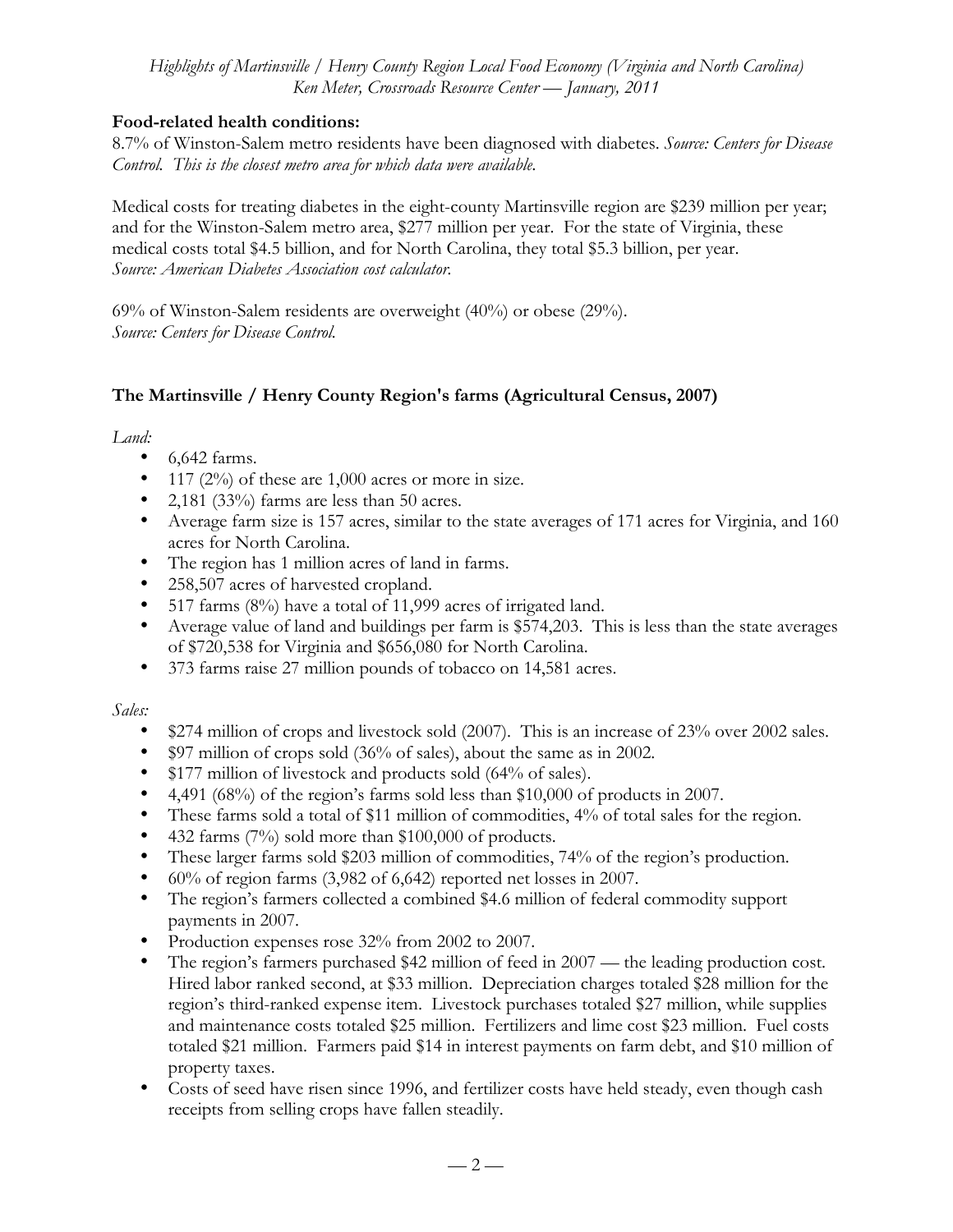# *Cattle & Dairy:*

- 3,825 ranches and farms hold an inventory of 217,739 cattle.
- 131,579 cattle and calves were sold in 2007, for at least \$81 million of sales. *Data for Henry Countys have been suppressed to protect confidentiality, so this is an incomplete tally.*
- 178 farms raise at least 18,863 milk cows. *Data for Patrick and Caswell Counties have been suppressed to protect confidentiality, so this is an incomplete tally.*
- 3,966 farms produce 301,961 tons of forage crops (hay, etc.) on 183,189 acres (18% of the region's farmland).
- 269 farms raise at least 286,717 tons of corn for silage on 23,023 acres. *Data for Henry County were suppressed to protect confidentiality.*

# *Other livestock & animal products:*

- 127 farms raise hogs and pigs. *Data covering the number of hogs and pigs are incomplete, due to suppression to protect confidentiality, but* list sales of 39,907 hogs and pigs *excluding Pittsylvania County.*
- 148 farms hold an inventory of 3,845 sheep and lambs.
- Poultry and egg sales total \$11.6 million.
- 343 farms raise laying hens, with an inventory of 352,262.

# *Grains and oilseeds:*

- 300 farms raise 643,727 bushels of corn on 8,712 acres.
- 238 farms raise at least 489,969 bushels of wheat on 12,067 acres. *Data for Henry County were suppressed to protect confidentiality.*
- 165 farms raise 166,402 bushels of soybeans on 9,643 acres.

*Vegetables & Melons (some farmers state that Ag Census data does not fully represent vegetable production):*

- 343 farms work 2,367 acres to raise vegetables.
- 139 farms raise 298 acres of potatoes.
- 20 farms raise sweet potatoes.
- Vegetable sales totaled at least \$6 million in the region. *Data for Floyd and Henry Counties were suppressed by USDA to protect confidentiality.*

*Fruits (some farmers state that Ag Census data does not fully represent fruit production):*

- The region has 225 farms with a total of 2,169 acres of orchards.
- Fruit and nut sales totaled at least \$6 million in the region. *Data for Henry and Caswell Counties were suppressed by USDA to protect confidentiality.*

# *Nursery and Greenhouse plants*

- 178 farms sell \$27 million of nursery and ornamental crops.
- This is 10% of agricultural sales in the region.

## *Direct and organic sales:*

- 407 farms sell \$2.6 million of food directly to consumers. This is an 18% increase in the number of farms (345 in 2002) selling direct, and a 50% increase of direct sales over \$1.7 million in 2002.
- Direct sales account for 0.9% of total commodity sales, twice the national rate of 0.4%.
- This is similar to the Virginia rate of 1%, and three times the North Carolina rate of 0.3%.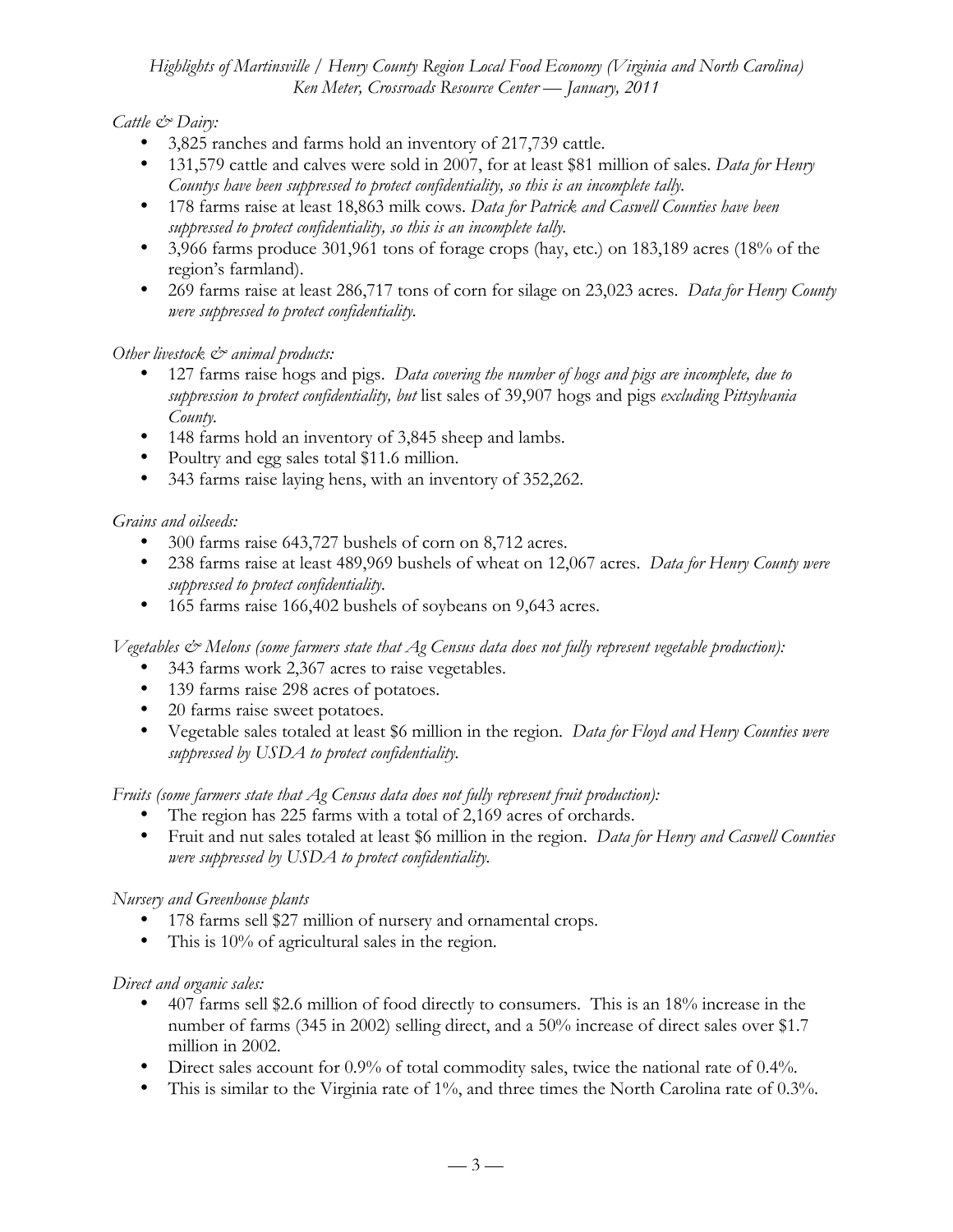- 24 region farms sold organic foods (at least \$228,000 sales). *Sales data for Franklin, Patrick and Caswell Counties were suppressed by USDA to protect confidentiality.*
- 39 farms market through community supported agriculture (CSA).
- 332 state farms produce value-added products.

## *Selected conservation practices:*

- 1,319 (20%) farms use conservation methods.
- 1,537 (23%) farms practice rotational management or intensive grazing.
- 36 farms generate energy or electricity on the farm.

## **Highlights for Counties and States in the Region**

*Source: U.S. Census of Agriculture, 2007*

# **Highlights of Carroll County, Virginia (2007)**

- 1,001 farms.
- Carroll County has 123,678 acres of farmland.
- Average farm is 124 acres.
- \$34.5 million of farm products sold in 2007, a 33% increase over 2002.
- \$8.6 million of these sales were crops.
- Livestock sales totaled \$25.8 million.
- The most prevalent farm size was 50-179 acres. 420 farms fit into this category.
- 25,564 acres of county land were devoted to producing forage crops.
- The county ranks  $4<sup>th</sup>$  in Virginia for sales of vegetables, with \$3.4 million.
- Carroll County ranks  $5<sup>th</sup>$  in the state for sales of cattle and calves, with \$23.4 million.
- The county ranks  $6<sup>th</sup>$  in the state for sales of Christmas trees.
- Carroll County ranks  $7<sup>th</sup>$  in Virginia for fruit and nut sales, with \$2.4 million.
- County farms rank first in the state for acres of pumpkins planted, with 518.
- The county also ranks  $5<sup>th</sup>$  in the state for acres of vegetables planted, with 1,114.
- Carroll County ranks  $8<sup>th</sup>$  in Virginia for acres of apples, with 468.

# **Highlights of Floyd County, Virginia (2007)**

- 864 farms.
- Floyd County has 128,872 acres of farmland.
- Average farm is 149 acres.
- \$43 million of farm products sold in 2007, a 32% increase over 2002.
- \$18.7 million of these sales were crops.
- Livestock sales totaled \$24.6 million.
- The most prevalent farm size was 50-179 acres. 384 farms fit into this category.
- 27,590 acres of county land were devoted to producing forage crops.
- The county ranks  $2<sup>nd</sup>$  in Virginia for sales of Christmas trees, with \$974,000,
- \$15.6 million of crop sales involved ornamental and nursery products.
- Floyd County ranks first in Virginia for acres devoted to nursery stock, with 1,994.
- $\bullet$  However, county farms rank only  $5^{\text{th}}$  in the state for sales of nursery stock.
- The county also ranks first in the state for acres of rye planted, with 900.
- \$20.6 million of livestock sales involved cattle and calves.
- The county ranks sixth in Virginia for sales of cattle and calves.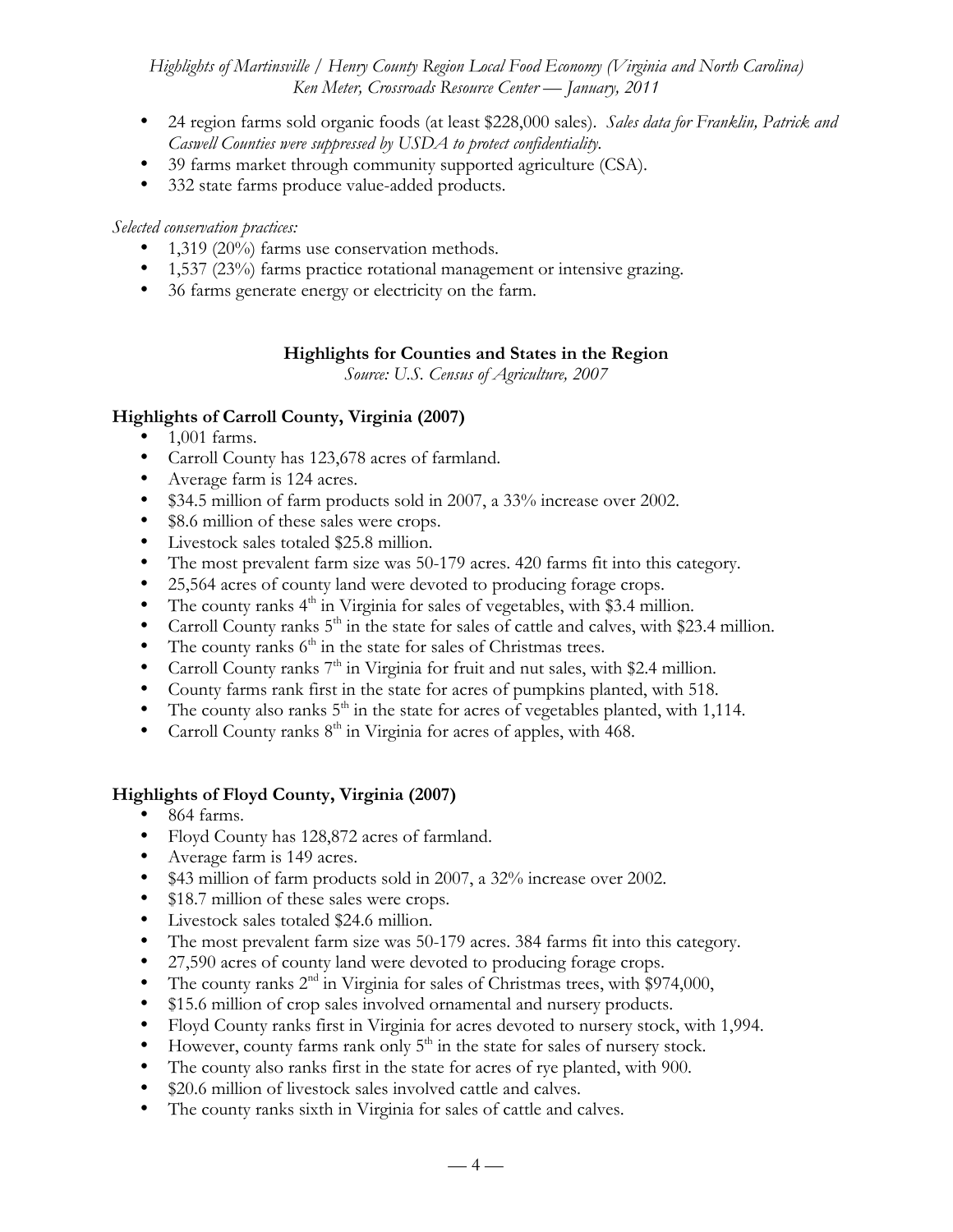# **Highlights of Franklin County, Virginia (2007)**

- 1,043 farms.
- Franklin County has 166,592 acres of farmland.
- Average farm is 160 acres.
- \$53.9 million of farm products sold in 2007, a 48% increase over 2002.
- \$7.0 million of these sales were crops.
- Livestock sales totaled \$46.9 million, to rank as  $7<sup>th</sup>$  largest county in Virginia.
- The most prevalent farm size was 50-179 acres. 464 farms fit into this category.
- 36,227 acres of county land were devoted to producing forage crops, to rank  $8<sup>th</sup>$  in the state.
- The county ranks 2<sup>nd</sup> in Virginia for sales of dairy products, with \$36 million.
- Franklin County ranks  $2<sup>nd</sup>$  in the state for acres devoted to corn silage, with 12,419.
- The county ranks  $6<sup>th</sup>$  in Virginia for tobacco sales, with \$2.6 million.
- Franklin county ranks  $6<sup>th</sup>$  in the state for acres of tobacco, with 785.
- The county ranks  $7<sup>th</sup>$  in the state for inventory of cattle, with 47,863.
- Franklin County farms sold \$10 million of cattle and calves.
- The county is the eighth most important producer of Christmas trees in Virginia.

# **Highlights of Henry County, Virginia (2007)**

- 340 farms.
- Henry County has 50,779 acres of farmland.
- Average farm is 149 acres.
- \$10.9 million of farm products sold in 2007, a 144% increase over 2002.
- \$1.2 million of these sales were crops.
- Livestock sales totaled \$9.7 million.
- The most prevalent farm size was 50-179 acres. 152 farms fit into this category.
- 9,241 acres of county land were devoted to producing forage crops.
- The county ranks 2nd in Virginia for aquaculture.

# **Highlights of Patrick County, Virginia (2007)**

- 613 farms.
- Patrick County has 80,027 acres of farmland.
- Average farm is 131 acres.
- \$15.9 million of farm products sold in 2007, a 5% increase over 2002.
- \$7.5 million of these sales were crops.
- Livestock sales totaled \$8.4 million.
- Patrick County farms sold \$4.6 million of cattle and calves.
- The most prevalent farm size was 50-179 acres. 267 farms fit into this category.
- 14,949 acres of county land were devoted to producing forage crops.
- Patrick County ranks sixth in Virginia for acres devoted to apples, with 598.
- County farms ranked eighth in the state for acres of vegetables, with 388.
- The county ranks  $9<sup>th</sup>$  in Virginia for sales of forage, with \$1.9 million of sales.
- The county also ranks  $9<sup>th</sup>$  in the state for fruit and nut sales, with \$1.9 million.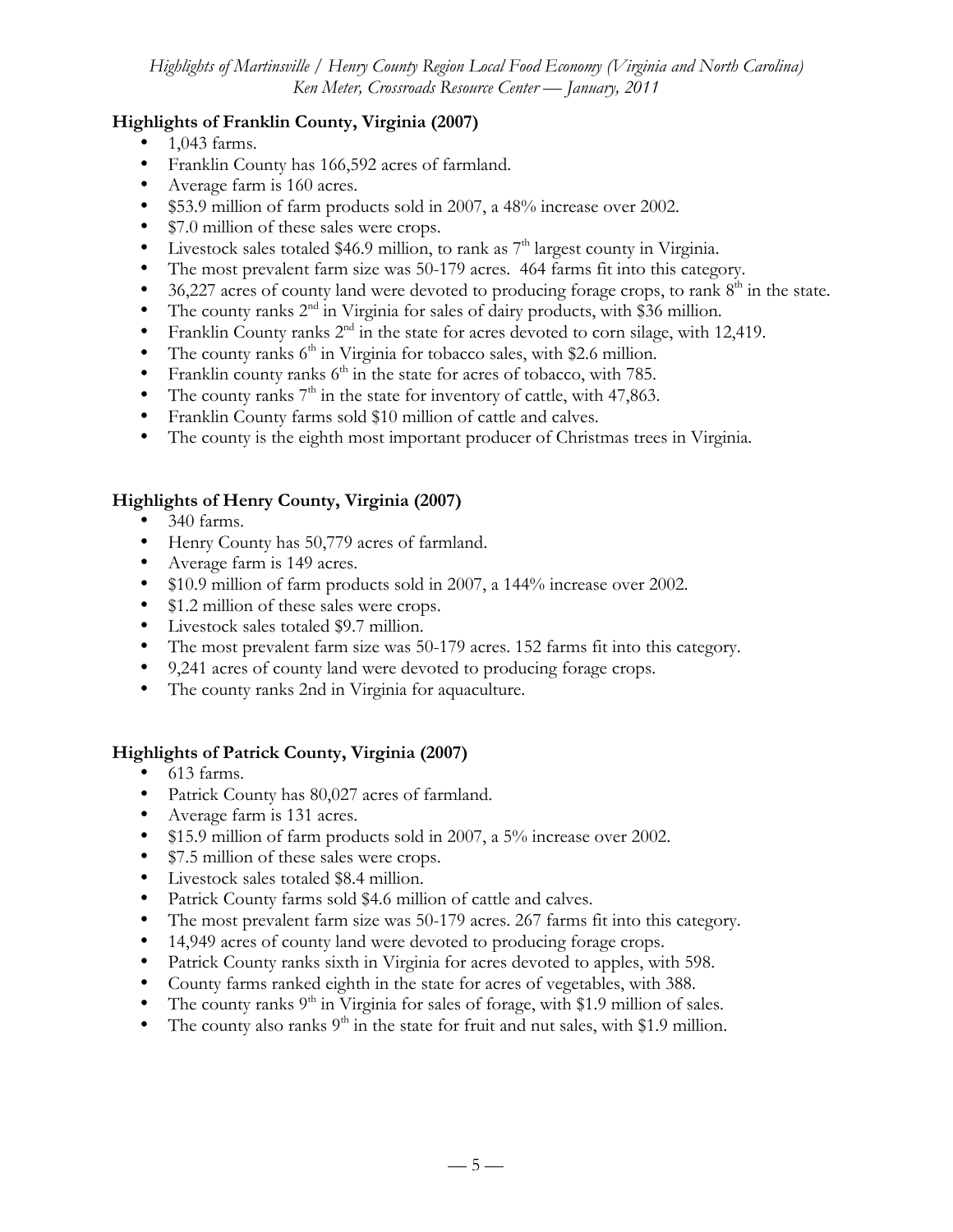# **Highlights of Pittsylvania County, Virginia (2007)**

- 1,356 farms.
- Pittsylvania County has 274,289 acres of farmland.
- Average farm is 202 acres.
- \$62.6 million of farm products sold in 2007, a 15% increase over 2002.
- Pittsylvania County ranks  $9<sup>th</sup>$  in Virginia for sales of farm commodities.
- \$23.4 million of these sales were crops.
- Livestock sales totaled \$39.2 million.
- The most prevalent farm size was 50-179 acres. 616 farms fit into this category.
- 47,008 acres of county land were devoted to producing forage crops, for a ranking of  $4<sup>th</sup>$  in Virginia.
- The county ranks  $1<sup>st</sup>$  in Virginia for sales of tobacco, with \$18.7 million.
- Pittsylvania County also ranks first in the state for acreage devoted to tobacco, with 6,375.
- The county ranks  $4<sup>th</sup>$  in Virginia for sales of dairy products, with \$19 million.
- County farms sold \$15.6 million of cattle and calves.
- Pittsylvania County farms ranked  $6<sup>th</sup>$  in the state for acreage of corn silage, with 4,803.
- The county also ranks  $6<sup>th</sup>$  in Virginia for its inventory of 50,236 cattle and calves.
- County farms hold an inventory of  $60,687$  pullets, to rank  $8<sup>th</sup>$  in Virginia.

# **Highlights for the State of Virginia (2007)**

- 47,383 farms.
- Virginia has 8.1 million acres of farmland.
- Average farm size is 171 acres.
- Total sales of farm commodities totaled \$2.9 billion, a 23% increase over 2002.
- \$858 million of farm sales (30%) came from selling crops.
- \$2.0 billion of farm sales (70%) came from selling livestock and products.
- The most prevalent farm size was 50-179 acres. 17,400 farms fit into this category.
- The next most prevalent farm size was 10-49 acres, with 15,000 farms.
- Ranks  $30<sup>th</sup>$  in the nation in farm product sales.
- Ranks  $5<sup>th</sup>$  in U.S. for sales of tobacco.
- Ranks  $6<sup>th</sup>$  in nation for inventory of turkeys (6.3 million).
- Ranks  $7<sup>th</sup>$  in U.S. for sales of horses (\$46.8 million).
- Ranks  $9<sup>th</sup>$  in nation for aquaculture sales (\$53 million).
- 2,855 Virginia farms earned \$29 million selling products directly to consumers, \$12 million (72%) more than in 2002, when 2,513 farms sold \$17 million of products directly.
- Direct sales account for 1% of all farm commodity sales, more than double the national average of 0.4%.
- Direct food sales from farms account for more sales than the state's  $xx^{\text{th}}$ -largest crop, xx.
- 311 farms devoted 13,502 acres to organic production. This included 6,907 acres of harvested cropland, 5,042 acres of pastureland, and 6,585 acres on 241 farms undergoing organic conversion.
- 266 of these organic farms sold \$14.6 million of organic products, including \$3.5 million of crops (this may include ornamental and greenhouse crops), \$241,000 of livestock and poultry, and \$10.9 million of products from livestock and poultry (such as milk or eggs).
- 335 farms market through community supported agriculture (CSA).
- 2,058 state farms produce value-added products.
- 10,883 (23%) farms use conservation methods.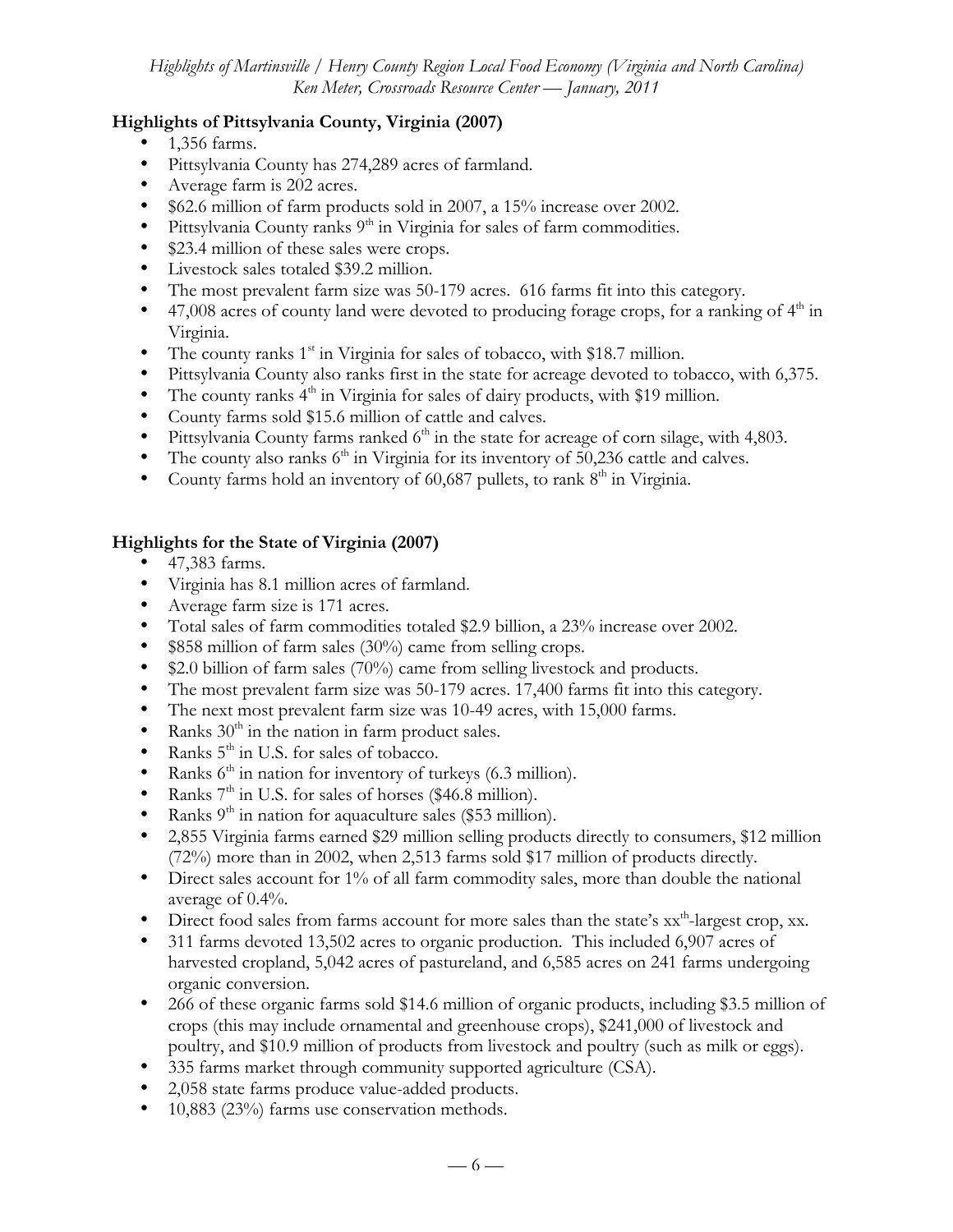- 11,618 (25%) farms practice rotational management or intensive grazing.
- 392 farms generate energy or electricity on the farm.

## **Highlights of Caswell County, North Carolina (2007)**

- 562 farms.
- Caswell County has 102,299 acres of farmland.
- Average farm is 182 acres.
- \$20.7 million of farm products sold in 2007, a 14% decrease since 2002.
- \$9.3 million of these sales were crops.
- Livestock sales totaled \$11.4 million.
- The most prevalent farm size was 50-179 acres. 238 farms fit into this category.
- 9,463 acres of county land were devoted to producing forage crops.
- Caswell County farms sold \$5.4 million of poultry and eggs.
- County farms sold \$4.6 million of cattle and calves.

## **Highlights of Rockingham County, North Carolina (2007)**

- 863 farms.
- Rockingham County has 117,113 acres of farmland.
- Average farm is 136 acres.
- \$31.9 million of farm products sold in 2007, a 12% increase over 2002.
- \$21.5 million of these sales were crops.
- Livestock sales totaled \$10.4 million.
- The most prevalent farm size was 50-179 acres. 353 farms fit into this category.
- 13,147 acres of county land were devoted to producing forage crops.
- The county ranks  $7<sup>th</sup>$  in North Carolina for sales of horses, with \$640,000,
- Rockingham County farms sold \$12.6 million of tobacco.
- County farms sold \$5.4 million of nursery and ornamental plants.

## **Highlights for the State of North Carolina (2007)**

- 52,913 farms.
- North Carolina has 8.4 million acres of farmland.
- Average farm is 160 acres.
- Total sales of farm commodities totaled \$10.3 billion, a 48% increase over 2002.
- North Carolina ranks as the  $8<sup>th</sup>$ -largest farm state in the U.S. by sales.
- \$2.6 billion of farm sales (25%) came from selling crops.
- \$7.7 billion of farm sales (75%) came from selling livestock and products.
- Ranks  $6<sup>th</sup>$  in nation for sales of livestock.
- The most prevalent farm size was 10-49 acres, with 20,000 farms.
- The next most prevalent farm size was 50-179 acres, with 17,000.
- Ranks 1st in the nation for sales of tobacco, with \$549 million.
- Ranks  $2^{nd}$  in U.S. for sales of cattle and calves with \$4.1 billion.<br>• Ranks  $2^{nd}$  in pation for sales of hoos with \$3.1 billion.
- Ranks  $2<sup>nd</sup>$  in nation for sales of hogs with \$3.1 billion.
- Ranks  $2<sup>nd</sup>$  in U.S. for sales of Christmas trees.<br>• Ranks  $2<sup>nd</sup>$  in U.S. for inventory of turkeys (17)
- Ranks  $2<sup>nd</sup>$  in U.S. for inventory of turkeys (17.9 million).<br>• Ranks  $2<sup>nd</sup>$  in pation for inventory of bogs (10.1 million).
- Ranks  $2<sup>nd</sup>$  in nation for inventory of hogs (10.1 million).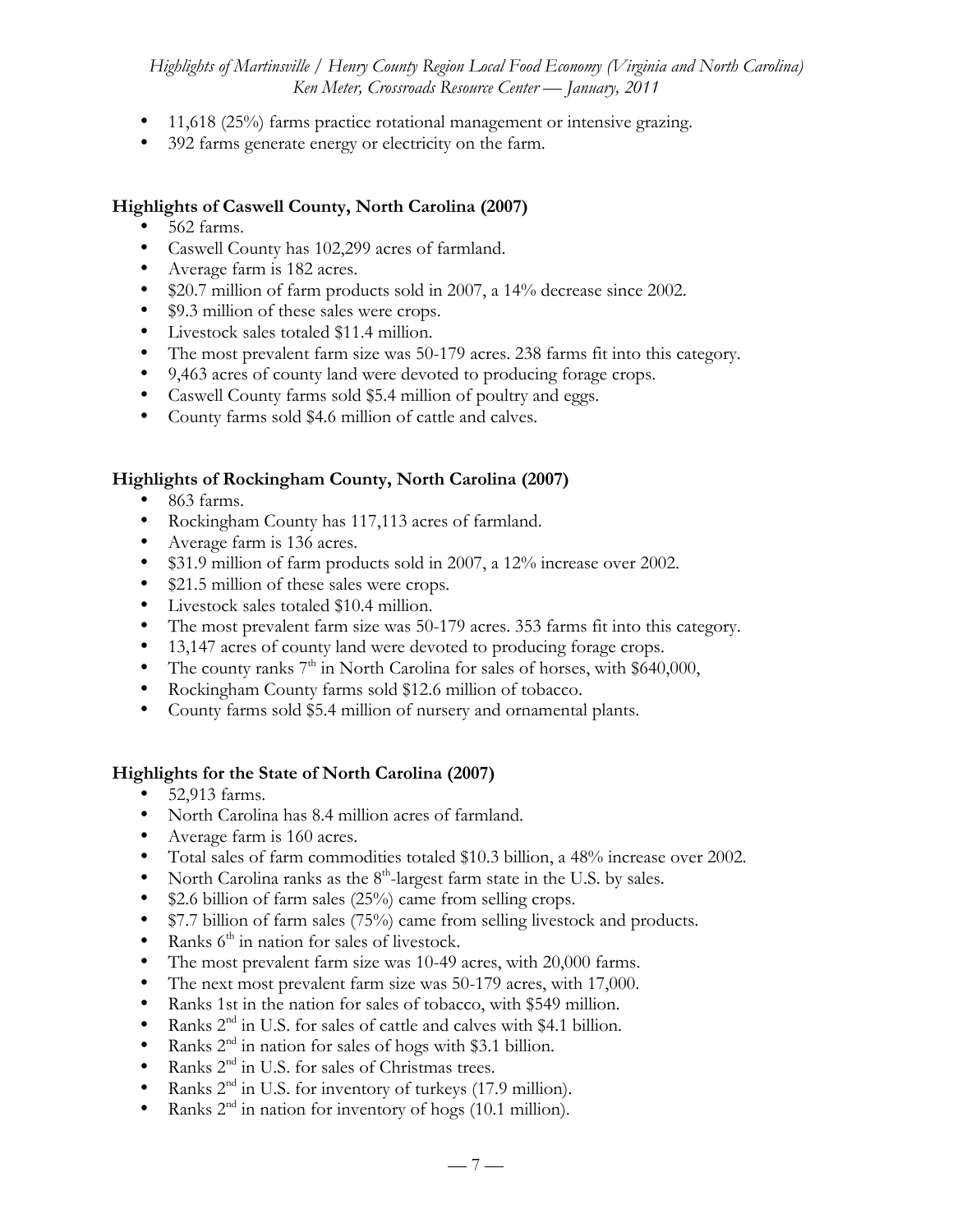- Ranks 4<sup>th</sup> in U.S. for inventory of pullets (7.1 million).
- Ranks  $5<sup>th</sup>$  in nation for inventory of broiler chickens (150 million).
- Ranks  $5<sup>th</sup>$  in U.S. for acres of cotton (526,060.
- Ranks  $7<sup>th</sup>$  in nation for sales of nursery and ornamental plants (\$573 million).
- Ranks  $9<sup>th</sup>$  in U.S. for inventory of laying hens (12.3 million).
- 3,712 North Carolina farms earned \$29 million selling products directly to consumers, \$12 million (69%) more than in 2002, when 3,054 farms sold \$17 million of products directly.
- Direct sales account for 0.3% of the commodities sold by North Carolina farmers, just less than the national average of 0.4%.
- Direct food sales from farms account for more sales than the state's  $xx<sup>th</sup>$ -largest crop, xx.
- 418 farms devote 7,711 acres to organic production. This includes 3,021 acres of harvested cropland, 3,377 acres of pastureland, and 7,775 acres on 376 farms undergoing organic conversion.
- 383 of these organic farms sold \$7.3 million of organic products, including \$4.9 million of crops (this may include ornamental and greenhouse crops), \$733,000 of livestock and poultry, and \$1.6 million of products from livestock and poultry (such as milk or eggs).
- 413 farms market through community supported agriculture (CSA).
- 1,429 state farms produce value-added products.
- 12,540 (24%) farms use conservation methods.
- 9,576 farms practice rotational management or intensive grazing.
- 467 farms generate energy or electricity on the farm.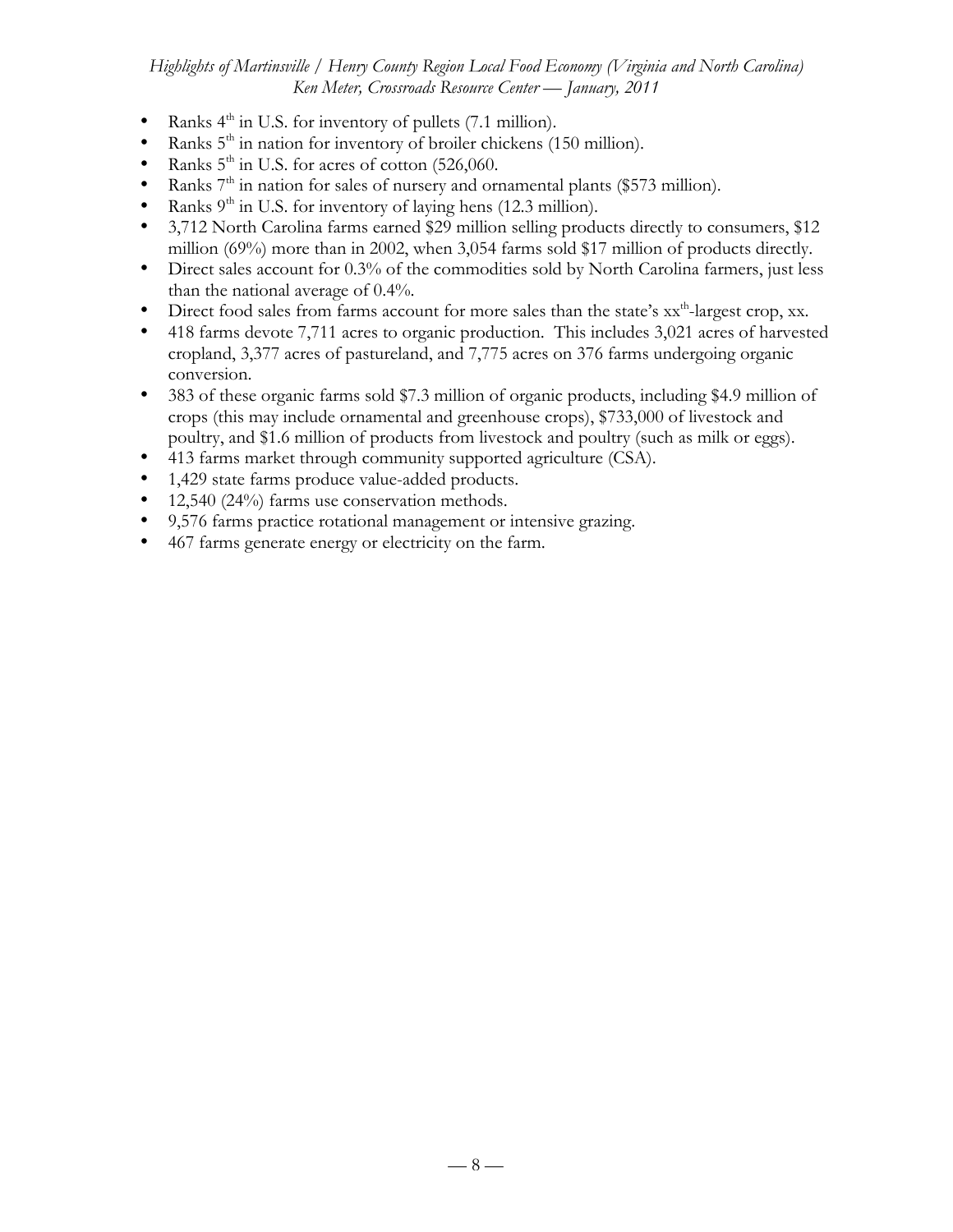# **Top 25 products sold by Virginia farmers, 2009**

*(Source: USDA Economic Research Service) (See chart on next page)*

|                          |                       | \$millions     |
|--------------------------|-----------------------|----------------|
| 1                        | <b>Broilers</b>       | 550            |
| 2                        | Cattle and calves     | 288            |
| 3                        | Dairy products        | 264            |
| $\overline{\mathcal{A}}$ | Nursery & Ornamentals | 261            |
| 5                        | Turkeys               | 215            |
| 6                        | Soybeans              | 184            |
| 7                        | Corn                  | 118            |
|                          | 8 Tobacco             | 81             |
| 9                        | Wheat                 | 70             |
| 10                       | Chicken eggs          | 69             |
| 11                       | Tomatoes              | 63             |
| 12                       | Hay                   | 55             |
| 13                       | Hogs                  | 50             |
| 14                       | Cotton                | 34             |
| 15                       | Apples                | 30             |
| 16                       | Potatoes              | 24             |
| 17 <sup>7</sup>          | Grapes                | 13             |
| 18                       | Peanuts               | 11             |
| 19                       | Barley                | 10             |
| 20                       | Peaches               | 6              |
| 21                       | Sheep and lambs       | $\overline{4}$ |
| 22                       | Corn, sweet           | $\mathfrak{Z}$ |
| 23                       | Farm chickens         | $\overline{2}$ |

*Note: aquaculture and snap beans are also listed as among the top 25 farm products in Virginia, but sales figures were suppressed by USDA to protect confidentiality.*

*Note also that if direct sales from farmers to consumers counted as a single commodity, these \$29 million of sales would count as the 16th largest product of Virginia farms, just less than apples.*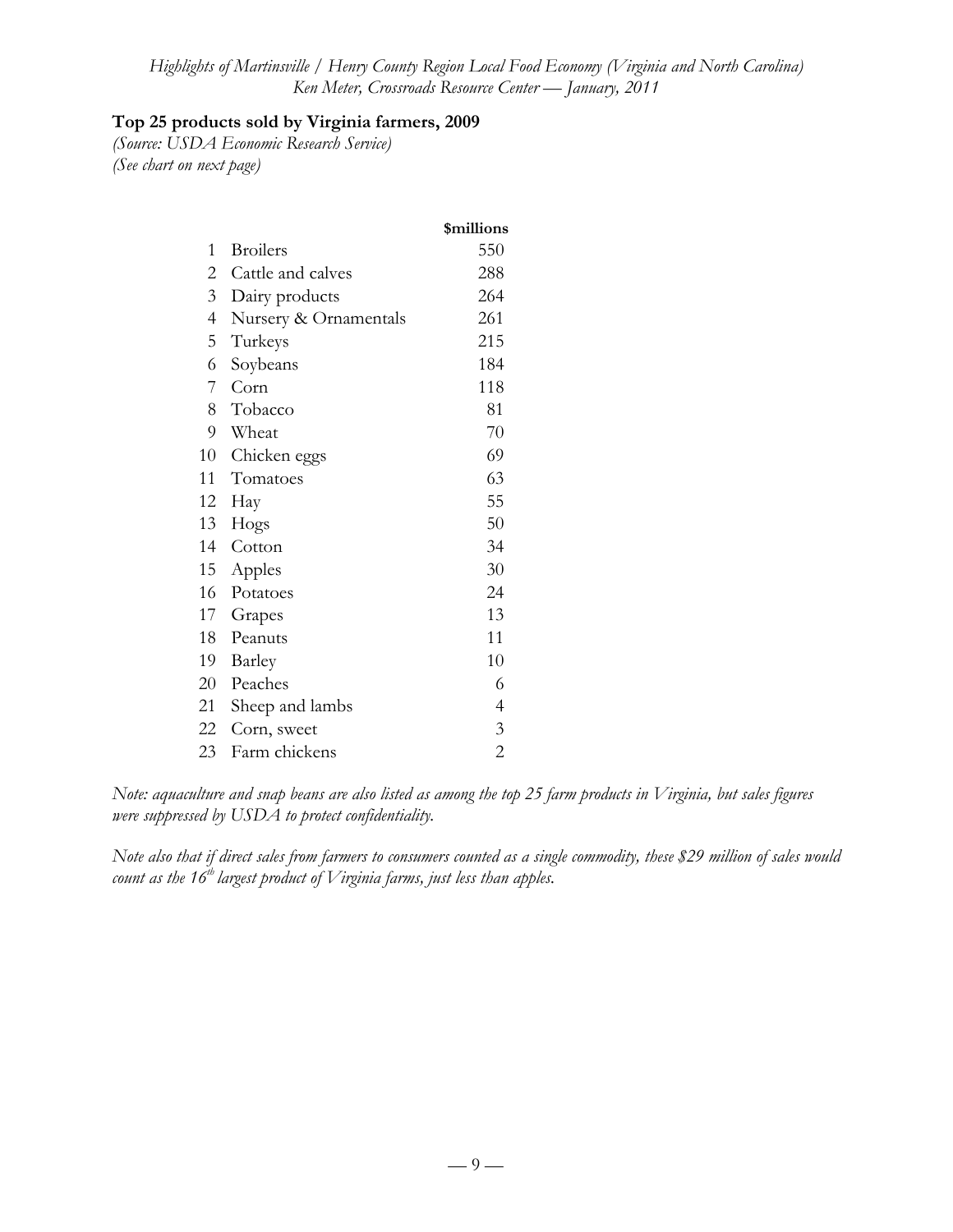# **Top products sold by Virginia farmers, 2009**

*(Source: USDA Economic Research Service) (See table on previous page)*



# **Top farm products of Virginia, 2009**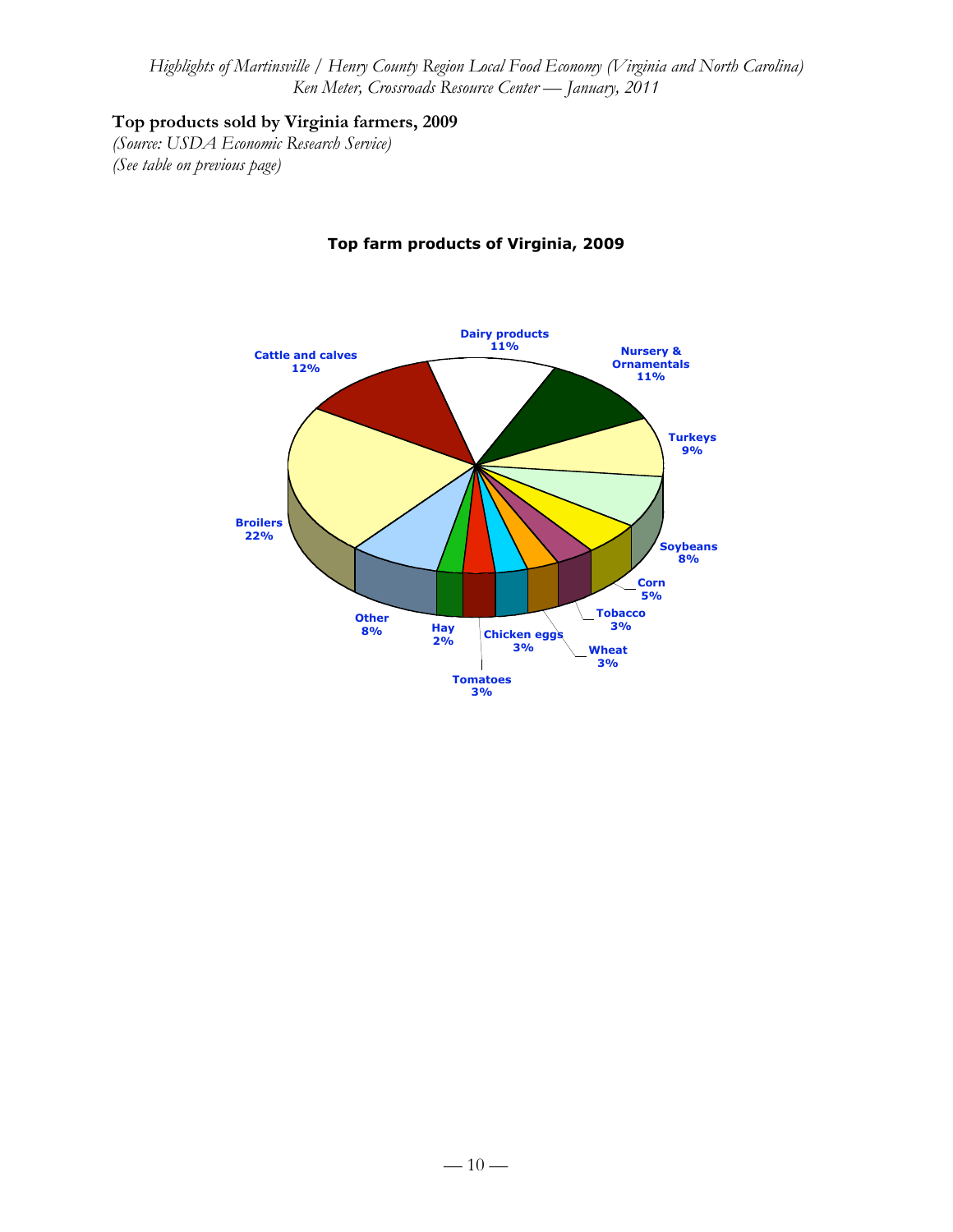# **Top 25 products sold by North Carolina farmers, 2009**

*(Source: USDA Economic Research Service) (See chart on next page)*

|                |                       | \$ millions |
|----------------|-----------------------|-------------|
| 1              | <b>Broilers</b>       | 2,430       |
| $\overline{2}$ | Hogs                  | 1,878       |
| 3 <sup>1</sup> | Nursery / Ornamentals | 813         |
| $\overline{4}$ | Tobacco               | 746         |
| 5              | Soybeans              | 557         |
| 6              | Turkeys               | 523         |
| 7              | Chicken eggs          | 349         |
| 8              | Corn                  | 328         |
| 9              | Cattle and calves     | 214         |
| 10             | Cotton                | 213         |
| 11             | Sweet potatoes        | 176         |
| 12             | Wheat                 | 163         |
| 13             | Dairy products        | 133         |
| 14             | Peanuts               | 67          |
| 15             | Hay                   | 52          |
| 16             | Blueberries           | 51          |
| 17             | Potatoes              | 35          |
| 18             | Tomatoes              | 35          |
| 19             | Aquaculture           | 29          |
| 20             | Cucumbers             | 25          |
| 21             | Strawberries          | 20          |
| 22             | Cabbage               | 17          |
| 23             | Apples                | 16          |
| 24             | Watermelons           | 15          |
| 25             | Corn, sweet           | 15          |

*Note that if direct sales from farmers to consumers counted as a single commodity, these \$29 million of sales would count as the 19th largest product of North Carolina farms, along with aquaculture.*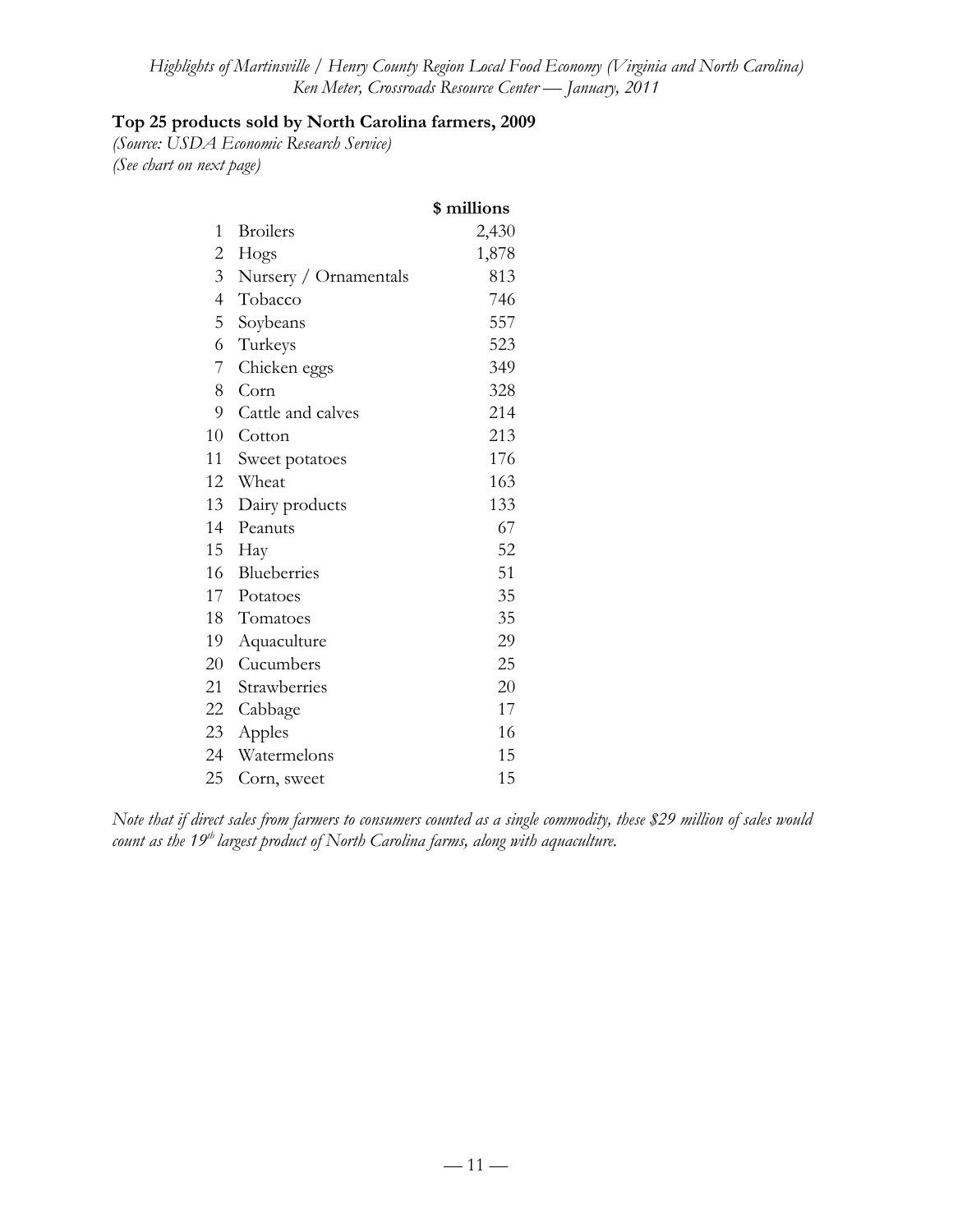# **Top products sold by North Carolina farmers, 2009**

*(Source: USDA Economic Research Service) (See table on previous page)*



## **Top farm products in North Carolina, 2009**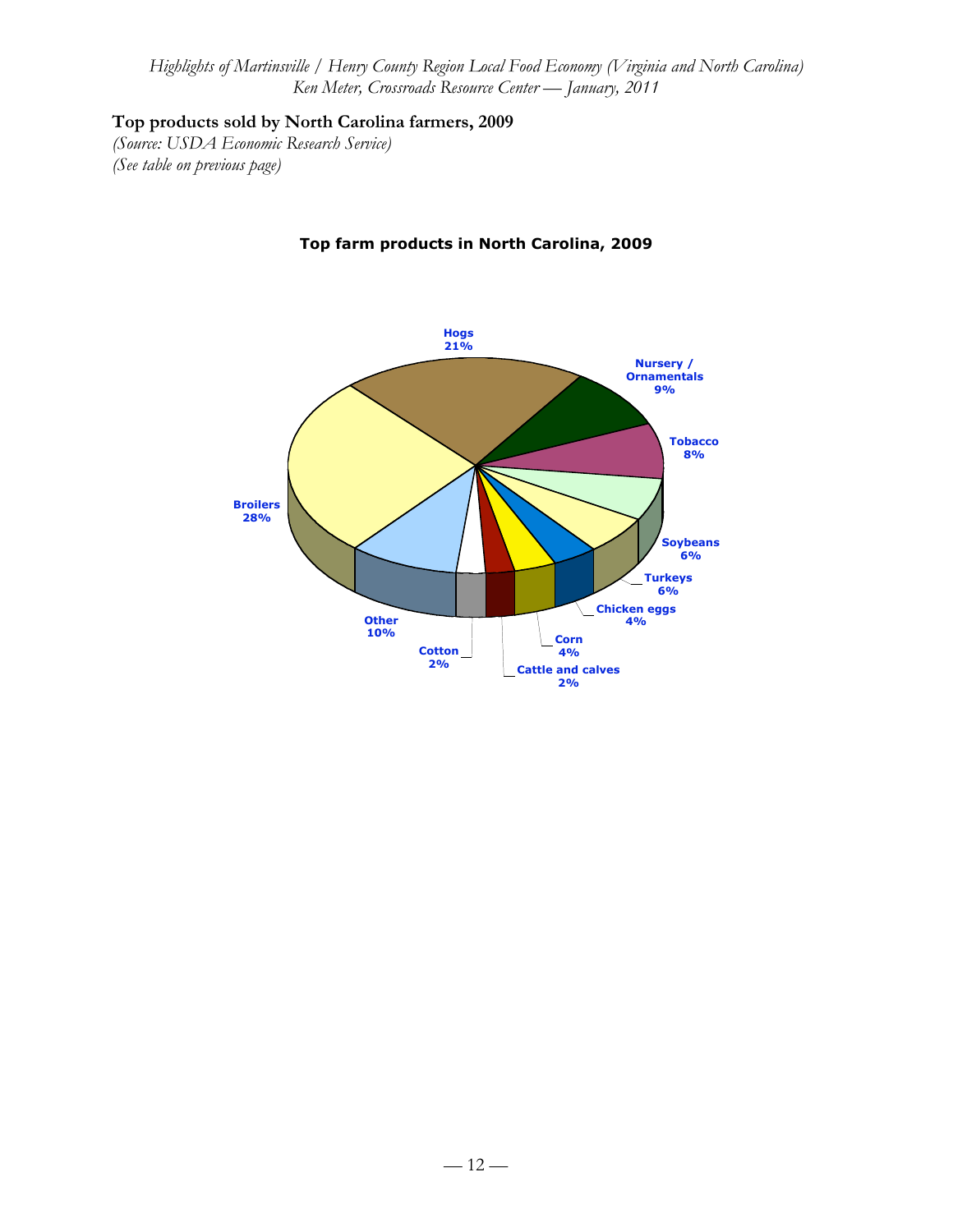## **Balance of Cash Receipts and Production Costs (BEA):**

Martinsville / Henry County Region ranchers and farmers sell \$293 million of food commodities per year (1999-2008 average), spending \$328 million to raise them, for an average loss of \$35 million each year. In fact, 1997 was the last year in which the region's farmers earned a surplus by selling commodities. Cash receipts have declined since 1975, primarily due to a loss of crop income. Production expenses increased so much in 2008 that the region's farmers suffered a \$60 million loss in that one year — the worst year for the region in 40 years, while most of U.S. agriculture was having its best year since 1974.

60% of the region's farms and ranches reported a net loss to the Census of Agriculture in 2007. The region's farmers and ranchers earned \$156 million less by selling commodities in 2008 than they earned in 1969 (in 2008 dollars).

Farmers and ranchers earn another \$52 million per year of farm-related income — primarily custom work, and rental income (ten-year average for 1999-2008). Federal farm support payments are relatively small, averaging \$12 million per year for the entire region for the years 1999-2008. This, of course, is not enough to compensate growers for the losses farmers suffer in production, and only aids those farms raising commodity crops.

## **The region's consumers:**

Martinsville / Henry County Region consumers spend \$1 billion buying food each year, including \$577 million for home use. Most of this food is produced outside the region. Only \$2.6 million of food products (0.8% of farm cash receipts and 0.3% of the region's consumer market) are sold by farmers directly to consumers.

Estimated change in net assets for all region households combined was a loss of \$176 million in 2008 alone (BLS).

# **Farm and food economy summary:**

Farmers lose \$35 million each year producing food commodities, while spending \$140 million buying inputs from external suppliers, for a total loss of \$175 million to the region.

Meanwhile, consumers spend at least \$900 million buying food from outside. Thus, total loss to the region is \$1.17 billion of potential wealth *each year*. This loss amounts to more than four times the value of all food commodities raised in the region.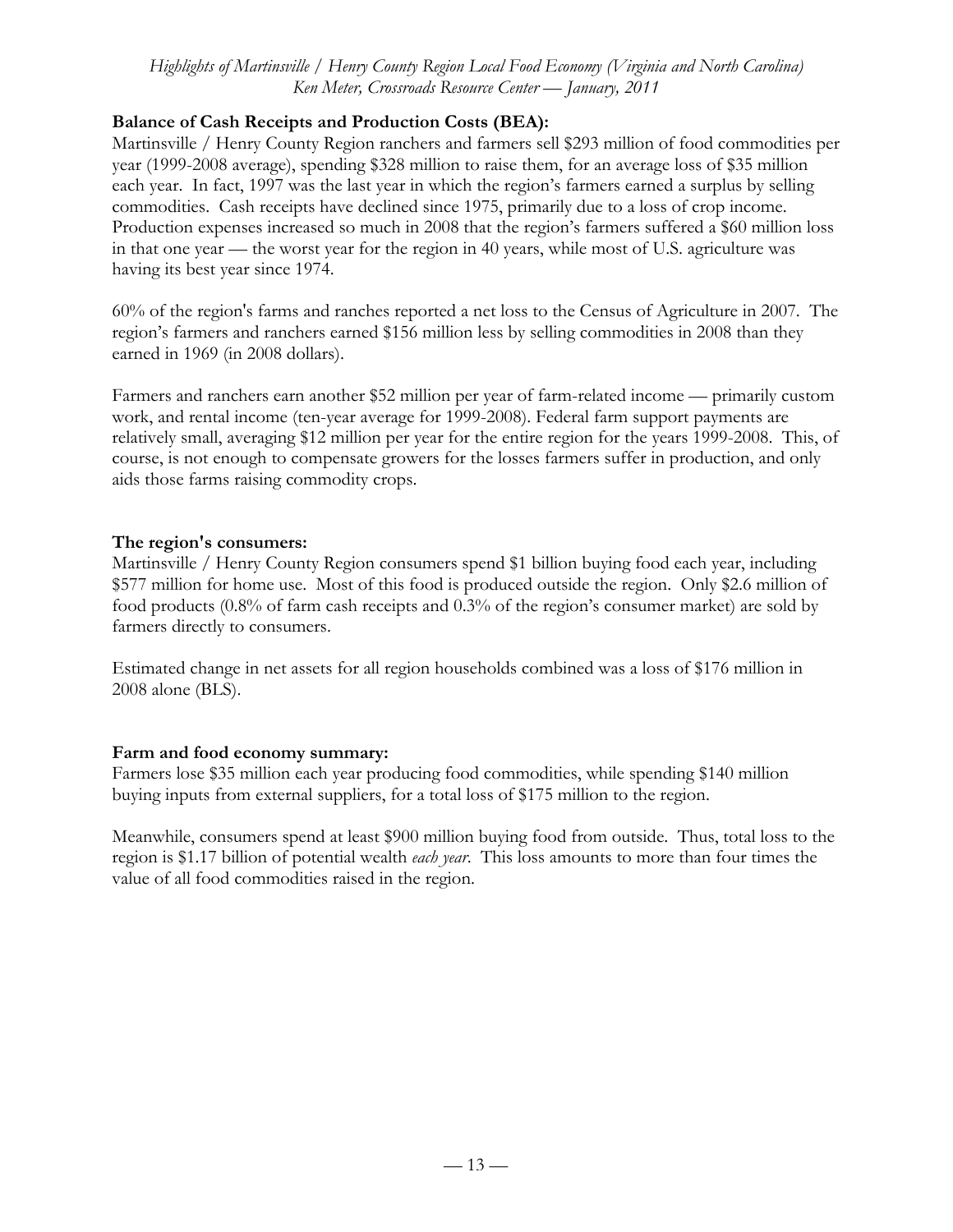## **Estimated Household markets for food**

*Source: Bureau of Labor Statistics Consumer Expenditure Survey (2008).*

### **Martinsville / Henry County Region: markets for food eaten at home (2008):**

|                                     | millions |
|-------------------------------------|----------|
| Meats, poultry, fish, and eggs      | \$139    |
| Fruits & vegetables                 | 96       |
| Cereals and bakery products         | 78       |
| Dairy products                      | 65       |
| "Other," incl. sweets, fats, & oils | 199      |

If Martinsville region consumers purchased 15% of their food directly from the region's farmers, this would create \$90 million of farm income in the region.

### **Roanoke Metro Area: markets for food eaten at home (2008):**

|                                     | millions |
|-------------------------------------|----------|
| Meats, poultry, fish, and eggs      | \$31.6   |
| Fruits & vegetables                 | 21.7     |
| Cereals and bakery products         | 17.7     |
| Dairy products                      | 14.7     |
| "Other," incl. sweets, fats, & oils | 45.3     |

Roanoke residents spend \$229 million each year buying food, including \$131 million to eat at home.

## **Charlottesville Metro Area: markets for food eaten at home (2008):**

|                                     | millions |
|-------------------------------------|----------|
| Meats, poultry, fish, and eggs      | \$45.8   |
| Fruits & vegetables                 | 31.5     |
| Cereals and bakery products         | 25.7     |
| Dairy products                      | 21.3     |
| "Other," incl. sweets, fats, & oils | 65.6     |

Charlottesville residents spend \$332 million each year buying food, including \$190 million to eat at home.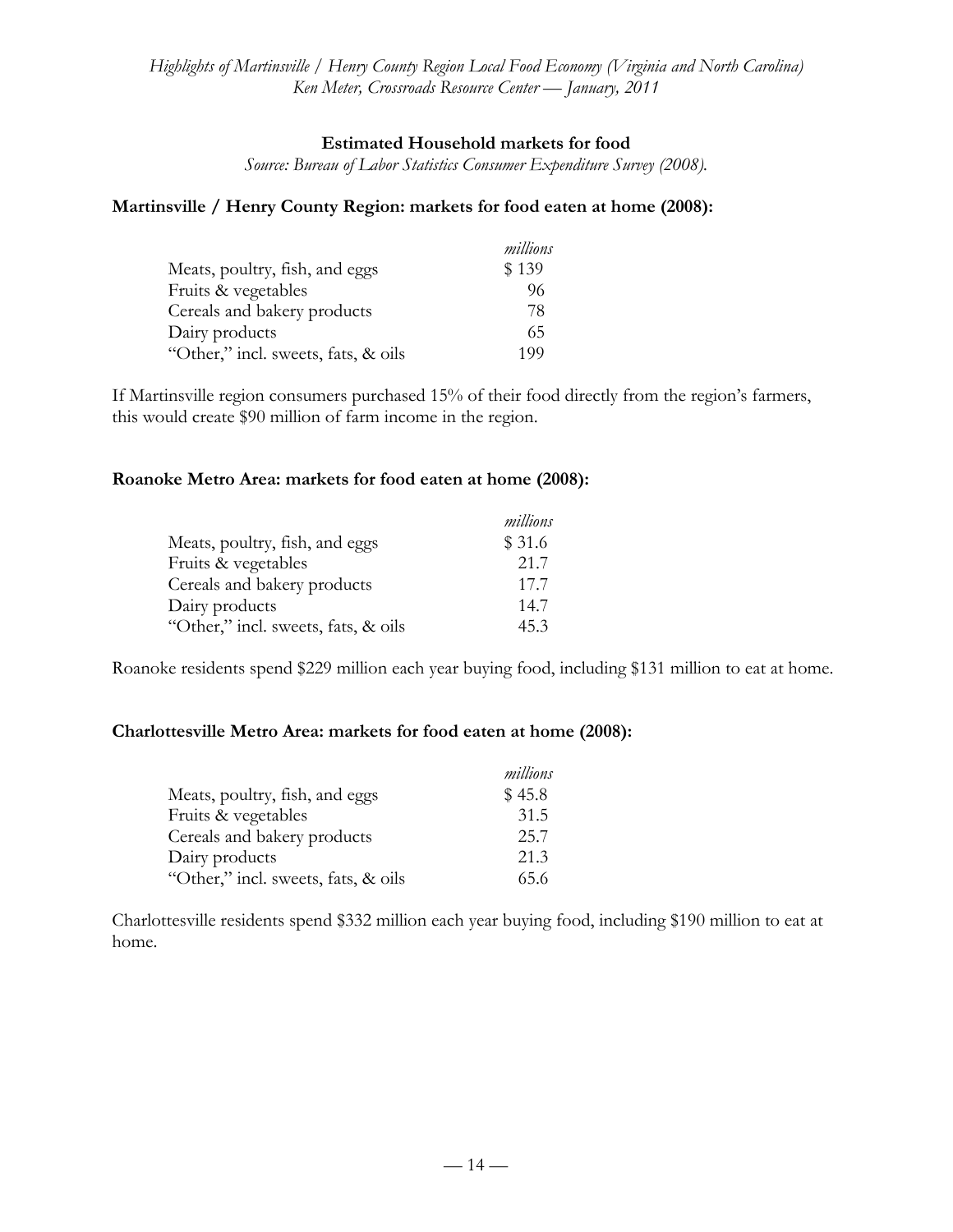## **Winston-Salem Metro Area: markets for food eaten at home (2008):**

|                                     | millions |
|-------------------------------------|----------|
| Meats, poultry, fish, and eggs      | \$162    |
| Fruits & vegetables                 | 111      |
| Cereals and bakery products         | 91       |
| Dairy products                      | 75       |
| "Other," incl. sweets, fats, & oils | 232      |

Winston-Salem residents spend \$1.1 billion each year buying food, including \$671 million to eat at home.

### **Raleigh-Durham Metro Area: markets for food eaten at home (2008):**

|                                     | millions |
|-------------------------------------|----------|
| Meats, poultry, fish, and eggs      | \$571    |
| Fruits & vegetables                 | 393      |
| Cereals and bakery products         | 320      |
| Dairy products                      | 266      |
| "Other," incl. sweets, fats, & oils | 817      |

Raleigh-Durham residents spend \$4.1 billion each year buying food, including \$2.4 billion to eat at home.

### **State of Virginia: markets for food eaten at home (2008):**

|                                     | millions |
|-------------------------------------|----------|
| Meats, poultry, fish, and eggs      | \$2,629  |
| Fruits & vegetables                 | 1,808    |
| Cereals and bakery products         | 1,472    |
| Dairy products                      | 1,222    |
| "Other," incl. sweets, fats, & oils | 3,764    |

Virginia residents spend \$19 billion each year buying food, including \$11 billion to eat at home.

### **State of North Carolina: markets for food eaten at home (2008):**

|                                     | millions |
|-------------------------------------|----------|
| Meats, poultry, fish, and eggs      | \$3,118  |
| Fruits & vegetables                 | 2,145    |
| Cereals and bakery products         | 1,746    |
| Dairy products                      | 1,450    |
| "Other," incl. sweets, fats, & oils | 4,464    |

North Carolina residents spend \$22 billion each year buying food, including \$13 billion to eat at home.